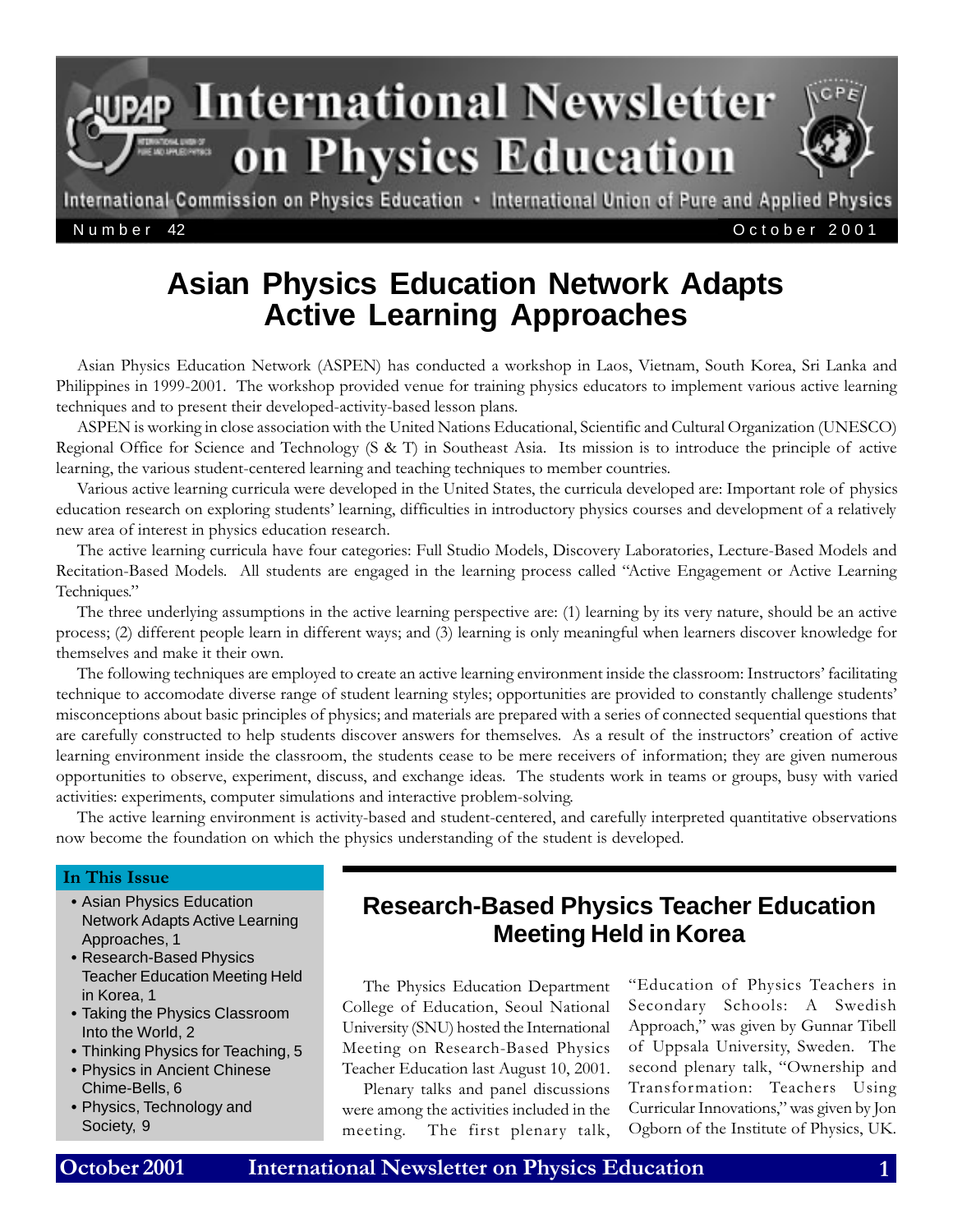# **Taking the Physics Classroom into the World**

by Christopher J. Chiaverina New Trier High School, USA

Physics may be one of the easiest subjects to teach because it touches virtually every aspect of our students lives! The world outside the classroom provides endless possibilities for discovering and understanding nature's laws. Through experiments and exploratory activities performed in nontraditional settings, students of all ages can be made aware of the beauty and wonders of physics. Furthermore, such experiences make evident the myriad applications of physics in everyday life. This paper discusses how the use of auditoriums, parking lots, amusement parks, interactive science centers, home and other unique learning environments can make physics come alive!

## **Out of the Classroom Experiences**

Although a school's physics laboratory is the traditional arena for hands-on exploration and experimentation, a host of alternative venues exist. We will first examine laboratory settings that lie outside the classroom, but in or near the school.

Our first stop will be the school auditorium. In an attempt to illustrate acoustical phenomena on a large scale, we have an annual "sound and light" show in our school's auditorium. The program consists of demonstrations of interference and reflection of sound waves and additive color mixing.

We begin by reviewing the principle of superposition of waves. This is accomplished by projecting a ripple tank interference pattern on a screen. The large image allows students to observe changes in the nodal pattern as the spacing of the sources and the frequency of the waves are changed.

A transition from water waves to sound waves is made by using two loudspeakers to approximate point

sources. While these two sources (typically 2-m apart) are being driven in phase at a fixed frequency (for example, 500 Hz), students are asked to move around the auditorium and locate points where the sound level is low. By using a large number of students, an easily discernible nodal pattern emerges. While students remain in their seats where the sound level was determined to be low, the frequency of the sound and then the separation of the sources are changed. The resulting changes in the nodal pattern are observed as nodes and anti-nodes sweeping across the auditorium. Finally, music is played to demonstrate how a large number of frequencies played simultaneously give rise to a "washing out" of the nodal pattern.

The fact that the nodal lines in the interference patterns are not totally "dead" leads naturally to a discussion of virtual sound sources. These virtual sources result from multiple reflections from the walls, ceiling and floor of the auditorium. The plane-mirror analog is used to predict the location of the virtual sources of sound.

To reinforce the notion of virtual sound sources, a single speaker and a large sheet of plywood are used to set up an interference pattern. The sheet of wood serves as a reflector and hence a virtual source of sound. The interference pattern formed by a real source and its image is easily observed.

Before leaving the auditorium, we allow students to observe how the color of an object depends on the color of the incident light. We invite the students to join us on the stage and observe the color of their clothing under white light. Then the white light is turned off and each primary color is used in turn to illuminate the stage and its occupants. The perceived change in the color of the students' clothing is quite dramatic.

performed in non-classroom settings inside the school, some must be done outdoors. The following experiment takes place in our school's parking lot. To get a feel for Newton's Laws, students push a car. After using simple equipment to gather data, they apply Newton's second Law of Motion to determine the mass of the automobile.

First, three students are selected to push the car with the bathroom scales. The sum of the three bathroom scale readings provides the applied force. With stopwatch in hand, a student in the backseat of the car says "go" and the driver releases the brake. Every two seconds thereafter the timer chants "drop." While the student-powered car accelerates, a person in the passenger seat drops markers onto the pavement through an open door. The markers provide a record of the position of the car as a function of time. The students reaction to the increasing distance between successive markers alone makes the experiment worth doing.

Using the measured distances between markers, the average velocity during each interval is calculated. From the slope of a plot of velocity versus time, students determine the car's acceleration.

The frictional force acting on the car is found by determining the force needed to keep the car moving at a constant velocity. The net force is then calculated by subtracting the frictional force from the applied force. The mass, found by applying Newton's second Law of Motion, is compared with data found in the car owner's manual.

Opportunities for doing on-campus physics activities outside the classroom are almost limitless. The Physics Teacher magazine is an excellent source of ideas for such activities.

While many physics activities can be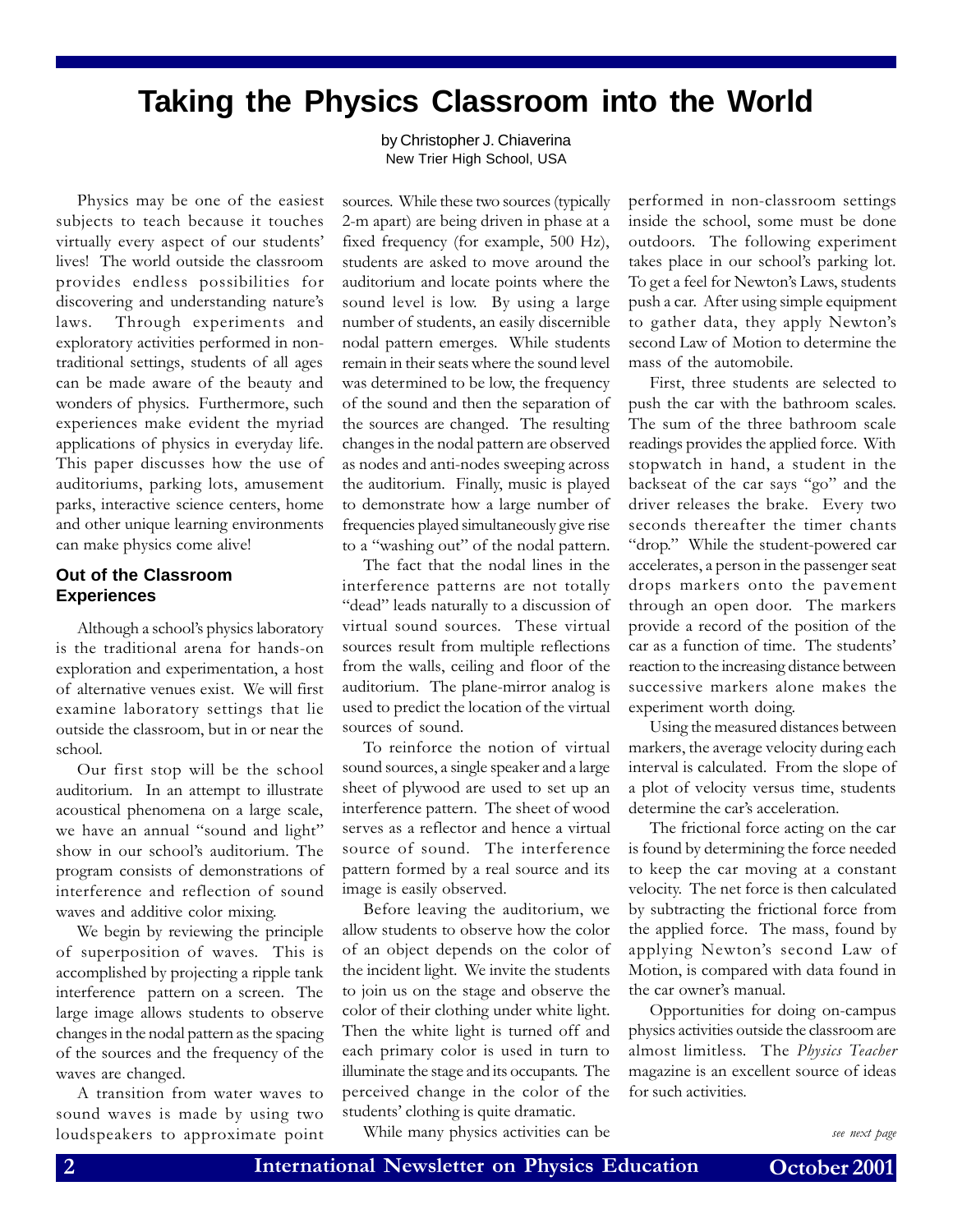### **Physics to Go: Doing Physics in the Home**

For some time now we have been taking advantage of yet another nontraditional laboratory setting: the home. Using simple materials, students are encouraged to do physics experiements with family and friends. Sometimes the materials needed to investigate physical phenomena may be found in the kitchen or workshop. When more specialized apparatus is called for, we create a "laboratory in a bag" by packing the required equipment in a plastic food-storage bag.

The materials used in our "laboratory in the bag" experiments are safe, simple and obtainable. Because of the lowcost nature of the equipment, students are usually allowed to keep the bag and its contents. Returning of materials is requested only when higher priced items, such as polarizing filters, are included in the kit. Still, the nominal cost of even these materials eliminates any concern about loss or breakage.

Though certainly not the focus of our physics course, these take-home experiments have greatly enhanced our program. The activities have allowed us to somewhat surreptitiously extend the time our students are thinking about and doing physics. Since many of the explorations focus on counter-intuitive phenomena, students delight in sharing unexpected outcomes with others. Equally important is the obvious satisfaction they derive from demonstrating their knowledge of physics.

Needless to say, parents love seeing what their children are doing in physics. We have received numerous written, email and phone messages from parents who have been intrigued by the experiments and delighted by their son's or daughter's involvement in science.

Each year, prior to the first at-home experiment assignment, we send a letter to parents explaining the purpose and

nature of the upcoming activities. The letter also informs parents that their son or daughter will receive credit upon the return of a signed sheet indicating the student's successful completion of and the parents involvement in the activity.

Sometimes the experiements are qualitative. Students may only be required to make observations and form hypothesis regarding the phenomena they witness. When appropriate, students may be instructed to make measurements, record data, construct graphs and perhaps draw vector diagrams.

"Physics to Go" experiments may be designed for virtually any topic in physics. The following optics activities are meant to be illustrative examples.

### **Identifying Sources of Ultraviolet Light**

Inexpensive UV-sensitive plastic beads are used to identify sources of ultraviolet light. The reusable, chemically treated beads undergo a dramatic change in color when exposed to UV. Students expose their beads to radiation from as many sources as they can find in their environment. After identifying strong UV sources, they shield their beads from these sources with a variety of materials in an attempt to find the best absorber. Glass, plastic, water, suntan lotion are among the materials tested.

#### **Camera Physics**

Students learn about the workings of a camera by taking one apart. With the popularity of single-use cameras, it is possible to obtain a class set of used disposable cameras from virtually any camera store.

Students examine the camera's optics (these inexpensive cameras sometimes have up to three lenses!), flash electronics and film transport mechanism. They form images with the camera's principal lens and measure its focal length and f-number. Dissecting and analyzing a camera is one of our students' favorite take-home experiments.

### **Exploring Color**

This laboratory experiment allows students to explore the principles of additive and subtractive color mixing. Along the way, they are made aware of examples of color mixing going on all around them.

Each student is given six color filters (red, green, blue, cyan, yellow, and magenta) and a pair of inexpensive diffraction glasses. Students examine the makeup of white light by looking at an incandescent bulb through the diffraction glasses. They record what they observe with crayons or colored pencils. They then place each colored filter over the glasses and see that each filter removes a different portion of the spectrum. They again record their observations with colored markers.

To observe the effect of overlapping filters, they view white light through various combinations of the filters. The hope is that students will "discover" the rules of subtractive color mixing.

Placing a drop of water on the screen of a television or computer monitor reveals the wonders of additive color mixing. With close inspection of the drop, red, blue and green dots or rectangles are visible. Students realize that the myriad colors seen on the screen result from the additive mixing of these three primary colors.



see next page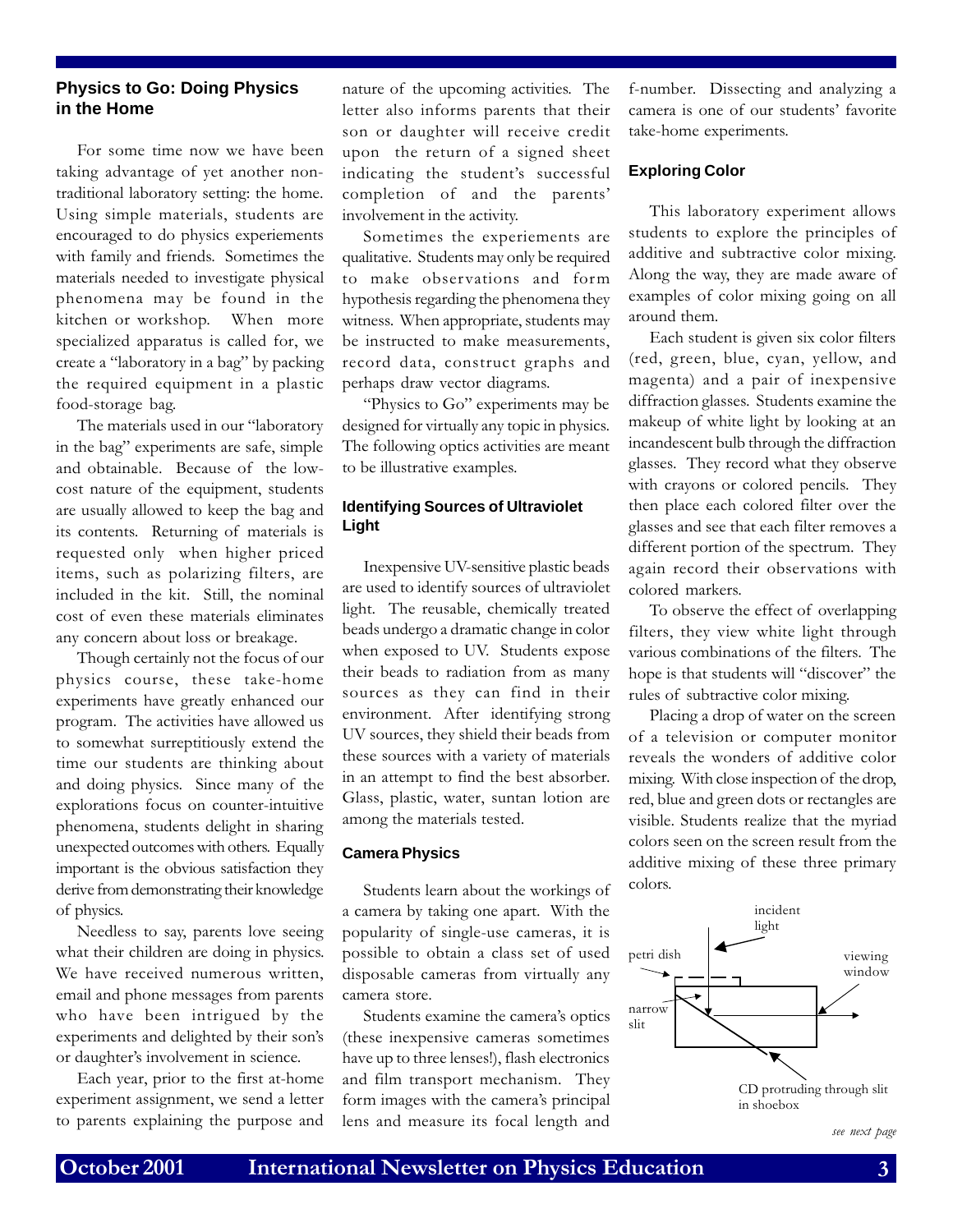#### CD-Spectroscope

Using a shoe box and any compact disc, students may construct a no-cost spectroscope. Functioning as a diffraction grating, the disc's pitted surface separates incident light into its component colors. Both emission and absorption spectra are observable using this easily constructed optical instrument.

### **Interactive Science Centers**

Interactive science centers have become extremely popular worldwide. Following the lead of San Francisco's Exploratorium, cities around the globe have created hands-on museums where the watchword is "please touch" and visitors are encouraged to experiment and explore.

Dr. Frank Oppenheimer, physicisteducator and founder of the Exploratorium, was acutely aware of the importance of engaging with the learner. According to Oppenheimer, Students have to have the opportunity to ask 'what will happen if'. They can't just read. They have to have props to see, handle, and understand what's happening. Otherwise, teaching science is like teaching swimming but not allowing anyone near the water.

Inspired by the Exploratorium, art, mathematics and science teachers at New Trier initiated the Connections Project. The project is an ongoing multidisciplinary endeavor whose mission is to create interactive, museum-type exhibits that illustrate connections between seemingly disparate disciplines. Teachers then use these exhibits to enhance concept development and demonstrate interdisciplinary linkages. Since the inception of the Connections Project, thousands of students have used the exhibits as extensions of the classroom. Through hands-on experiences, they have seen how science is intertwined with arts, humanities, engineering and mathematics.

The teachers and students involved in this initiative have thus far created more than 125 museum-quality, interactive exhibits. The multi-disciplinary exhibits are grouped into thematic clusters that include: curves, optics, visual perception, motion and energy, tessellation, iteration and fractals and symmetry.

An exciting aspect of the connections project is that it brings students and teachers together as co-learners. Students and teachers learn by producing exhibits that, in turn, are used to teach other students and teachers. The project also encourages collegiality and renews teacher enthusiasm.

The connections project are presented in exhibitions at New Trier and used in a wide range of classes in Chicago elementary schools. They are also used at local, state and national professional meetings, and in university classes.

# **The Amusement Park: An Unlikely Laboratory**

In addition to thrill rides and cotton candy, what else does an amusement park offer? Would you be surprised if you were told that it's also the perfect place to study the laws of physics?

At an amusement park, virtually all the topics included in the study of mechanics can be observed operating on a grand scale. Furthermore, phenomena, such as weightlessness, which can only be talked about in the classroom, may be experienced by anyone with sufficient courage.

When we take our students to amusement park, they must quantify what they see and feel. Unlike textbook problems, no data is given. Therefore, students must start from scratch. Heights of rides, radii, periods of rotation, lengths of roller coaster trains and other quantities must be obtained before applying equations learned in the classroom.

Fortunately, only simple equipment is required to make such measurements. A stopwatch, meter stick and protractor are all that is needed to obtain data that will allow the calculation of such diverse quantities as a person's potential energy at the top of a roller coaster, the centripetal acceleration experienced by a rider in the English Rotor, or the speed of a passenger after 50 metres of free fall.

In recent years, a new type of recreational facility has hit the scene: the aquatic amusement park. Consisting of water slides, swimming pools and large wave pools, these parks allow the study of a variety of large-scale wave phenomena including traveling and standing waves. The centerpiece of most aquatic parks is an enormous wave pool. Waves in such pools may be produced by a large blade at one end of the pool that rhythmically pushes on the water or by blowers that pneumatically generate waves. At Magic Waters, a local pool we visit, pneumatic wave generators are employed.

When the water is excited pneumatically at the proper frequency, intricate interference patterns may be produced on the surface of the water. In the case of Magic Waters, not only nodes and anti-nodes are clearly visible on the surface of the water, but a beautiful standing wave is seen along one end of the wave pool while traveling waves move along the sides of the pool. Among others things, our students analyze the interference patterns, measure the frequency and wavelength of the water waves, and calculate wave speed using three different methods: 1)  $v = f\lambda$ ; 2)  $v = distance/time$ ; 3)  $v = (gh)$ . All three methods agree within 1 m/s. Conventional amusement parks and aquatic amusement parks offer wonderful kinesthetic learning opportunities. Where else can you ride an anti-node or relax while standing at a node?

Students would probably tell you that amusement parks provide the ultimate vehicles for learning physics.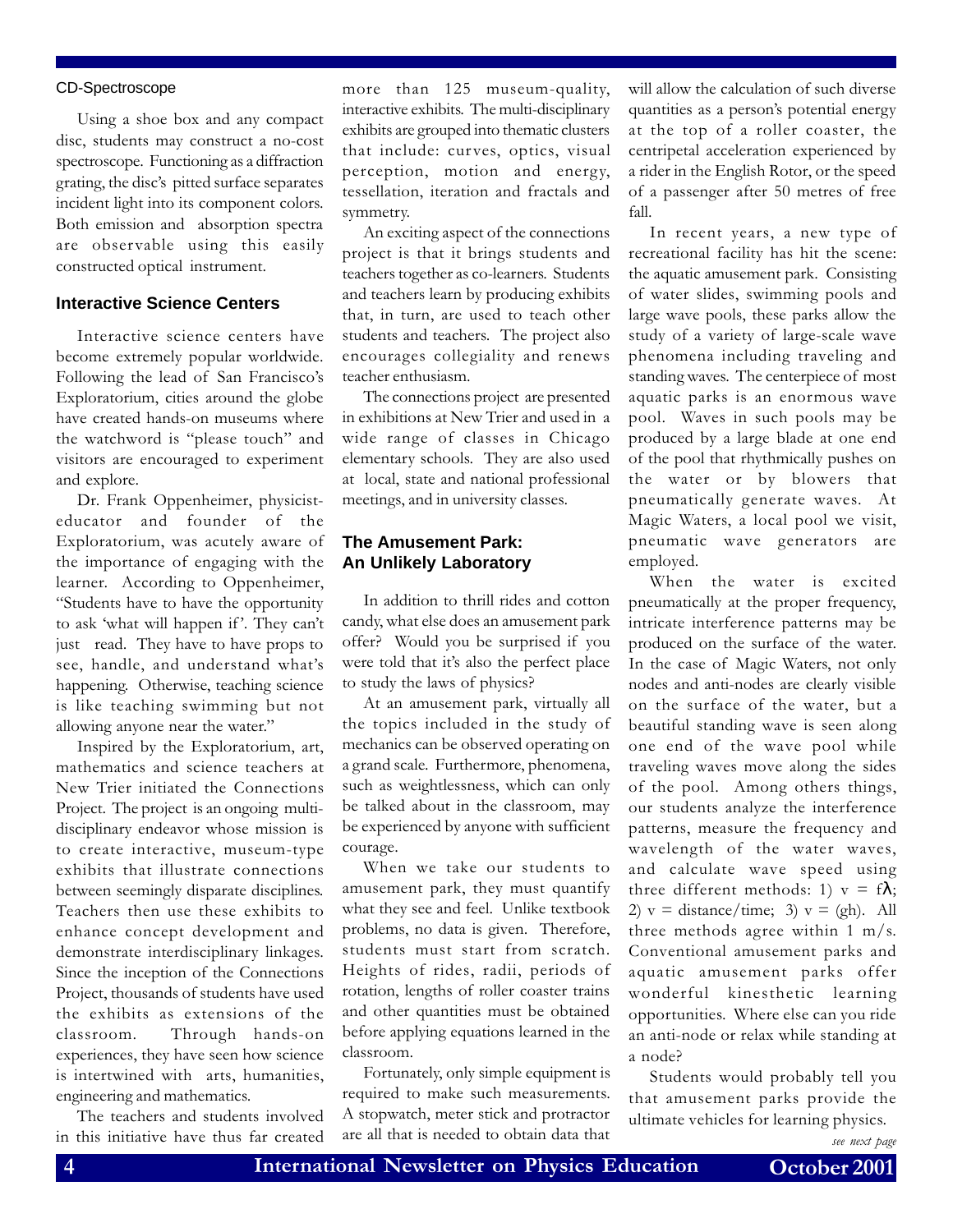### **Conclusion**

The activities outlined in this paper are intended to provide students with an awareness, appreciation and understanding of the natural phenomena that surround them. Such consciousness-raising can enrich their lives just as an appreciation of art and music can expand their horizons. Seeing the physics in everything from a rainbow to a rock concert can be rewarding and enjoyable; having an understanding of the underlying principles behind these phenomena serves to heighten the experience even more.

#### **References**

- C. Chiaverina & J. Hicks. "People Demos," Phys. Teach. 21, 169 (1983).
- D. Rossing. "Acoustic Demonstrations in Lecture Halls: A Note of Caution," Am. J. Phys. 44, 1220 (1976).
- The Physics Teacher a magazine published by the American Association of Physics Teacher, One Physics

Ellipse, College Park, MD 20740- 3845; 301-209-3333.

- M. B. Barreett & C. Chiaverina. "Optics Experiments to Go," Forum on Education.
- Ultraviolet detecting beands are available from Educational Norwalk, CT 06851 Fall 1999.
- Sheets of colored filters may be obtained from Arbor Scientific, P. O. Box 2750, Ann Arbor, Ml 48106, or any stage lighting outlet.
- Inexpensive diffraction glasses are available through Arbor Scientific or Kipp. Brothers, P.O. Box 781080, Indianapolis Indiana 46278. When ordering from Kipp, Request "Laser Amazers."
- The plan for the spectroscope is based on a design by F. Wakabayashi, K. Hamada, & K. Sone in J. Chem. Educ. 75, 1569 (1998).
- Information on the Exploratorium may be found
- at http://www. exploratorium.edu
- J. Roedr. "Physics and the Amusement Park," Phys. Teach. 13, 327-332 (1975).
- J. Walker. "Thinking About Physics While Scared to Death on a Falling Roller Coaster," Sci. Am. 249, 162-169 (1983).
- D. Rathjen. "Physics for the Adventurous," Exploratorium Quarterly, 1, 12-17 (1987).
- Innovations, 362 Main Avenue, J. Hicks & C. Chiaverina. "Catch the Wave," Phys. Teach. 28, 167-170 (1990).
	- The following articles were reprinted from the: 2001 International Conference on Physics Education in Cultural Context(ICPEC). Proceedings. Cheongwon, Korea; Korea National University of Education, August 13-17, 2001.
	- Chiaverina, C. J. Taking the physics classroom into the world, pp. 56-61.
	- Solomon, J. Physics, technology and society, pp. 32-39.
	- Yanlai, Y., Lingda, K., & Huahan, L. Physics in ancient chinese chime-bells, 62-66.

# **Thinking Physics for Teaching**

by M. Vicentini Department of Physics La Sapienza University, Italy

In 1994, a conference on "Thinking" Physics for Teaching" was held in Rome. The Conference aimed to unite researchers in physics, researchers in physics education, and experts in the epistemology of physics (on the scheme of a previous conference on Thermodynamics) and to start thinking about a change in the traditional content organization of the introductory Physics Courses.

This change was needed for two reasons: One, the research on students difficulties in understanding classical mechanics raised some doubts in the belief that Newtonian mechanics is the first easy step to enter the physics world. Two, nowadays, there was a tremendous increase in knowledge with new paradigms of quantum physics and relativity.

Two main themes are important in conveying the learning problems to the larger community of university physicists. The first theme is concerned with the need to re-structure the traditional content and to provide a better fit (or a better possibility for conceptual change)

between intuitive physics and scientific knowledge.

The second theme is concerned with the need for the researchers to be involved in conceptual clarification of disciplinary knowledge.

The strength of the traditional presentation is witnessed worldwide by the content organization of introductory physics textbooks. However, new approaches started to appear in conferences on Physics Education such as the GIREP meetings. These approaches were looked at with some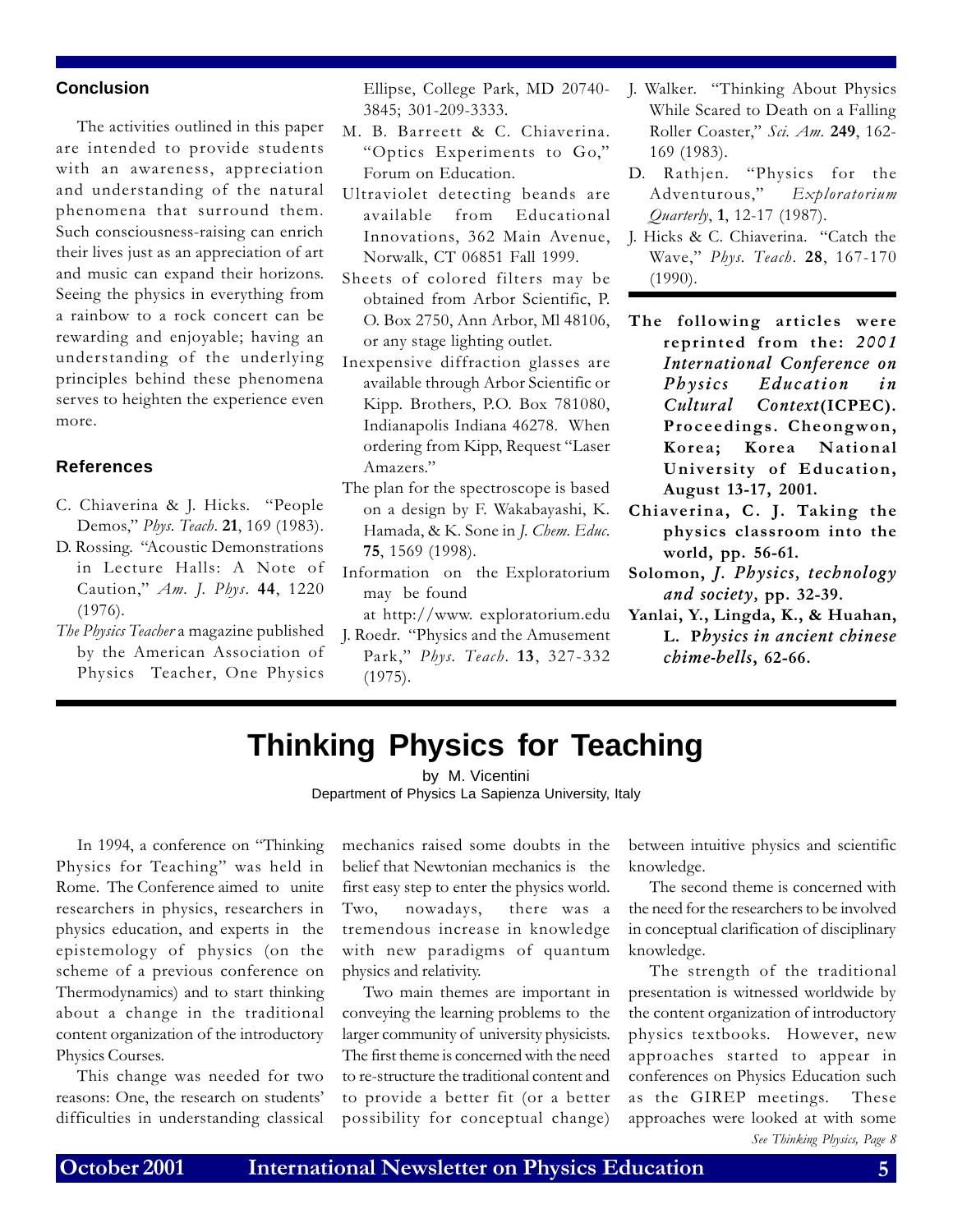# **Physics in Ancient Chinese Chime-Bells**

by Yan Yanlai, Kong Lingda & Liang Huahan Department of Physics, Jiao Tong University, Shanghai, China

# **Introduction**

The Set of Zeng Hou Yi Chime-Bells, which consists of 65 musical bells in the age of Confucius, is one of the earliest and most extensive surviving groups of ancient musical instruments in the world. Behind such an ancient cultural miracle, physics is richly involved, and it has recently become one of the most interesting topics for multimedia lectures in physics education.

Music was one of the most important elements in ancient Chinese culture. Bells that were assembled into chimed sets as percussion instruments played the dominant role in the music of Bronze Age China. Zeng Hou Yi chime-bells dating back to about 2500 years ago were excavated in 1978 from Marquis Yis tomb in Hubei province, China.

Bells as musical instruments also developed in western countries during the seventeenth century about two millennia later. Although both Chinese and western musical bell were made of bronze, they were designed in different ways. Therefore their vibration mechanisms were different from each other and resulted in different sound characteristics. In this paper we will discuss the physics behind the almond-shaped Chinese bell and compare its unique musical properties with the western carillon.

### **Acoustic Properties of Zeng Hou Yi Chime-bells**

The set of Zeng Hou Yi Chime-bells covered roughly five and half octaves, only a little less than the modern piano. It produces the entire 12 semitones, which like essentially the current C Major; in other words, all the notes found on a piano keyboard.

As shown in Fig. 1, the Chime-bells are almond-shaped and have many nubs (called as Mei in Chinese pronunciation) distributed over the outer surface of each bell. The lower fringes of the bell are not in a plane, but are arched up a little between the side spines (called Xian in Chinese pronunciation). This special design



results in its double-tone property. When the bell is struck at the so-called front drum point (or Gu), it produces one fundamental and a series of partials called A-tone. Two of those vibration modes with  $m = 2$ ,  $n = 0$  and  $m = 3$ ,  $n = 1$  are shown in Fig. 2(b) with maximum amplitude there around Gu. When the bell is struck at the so-called side drum point (or Sui), it produces different fundamental and another series of partials called B-tone shown in Fig. 2(c) with maximum amplitude there around Sui. That means the positions of the vibrating part of the bell depend on where it is struck. It should be stressed that the nodal lines go differently between A-tone and B-tone. The side drum point, i.e., Sui, is just located on the nodal line of the A-tone vibration modes, while the front drum point, i.e., Gu, is just situated along the nodal lines of the B-tone vibration modes.



see next page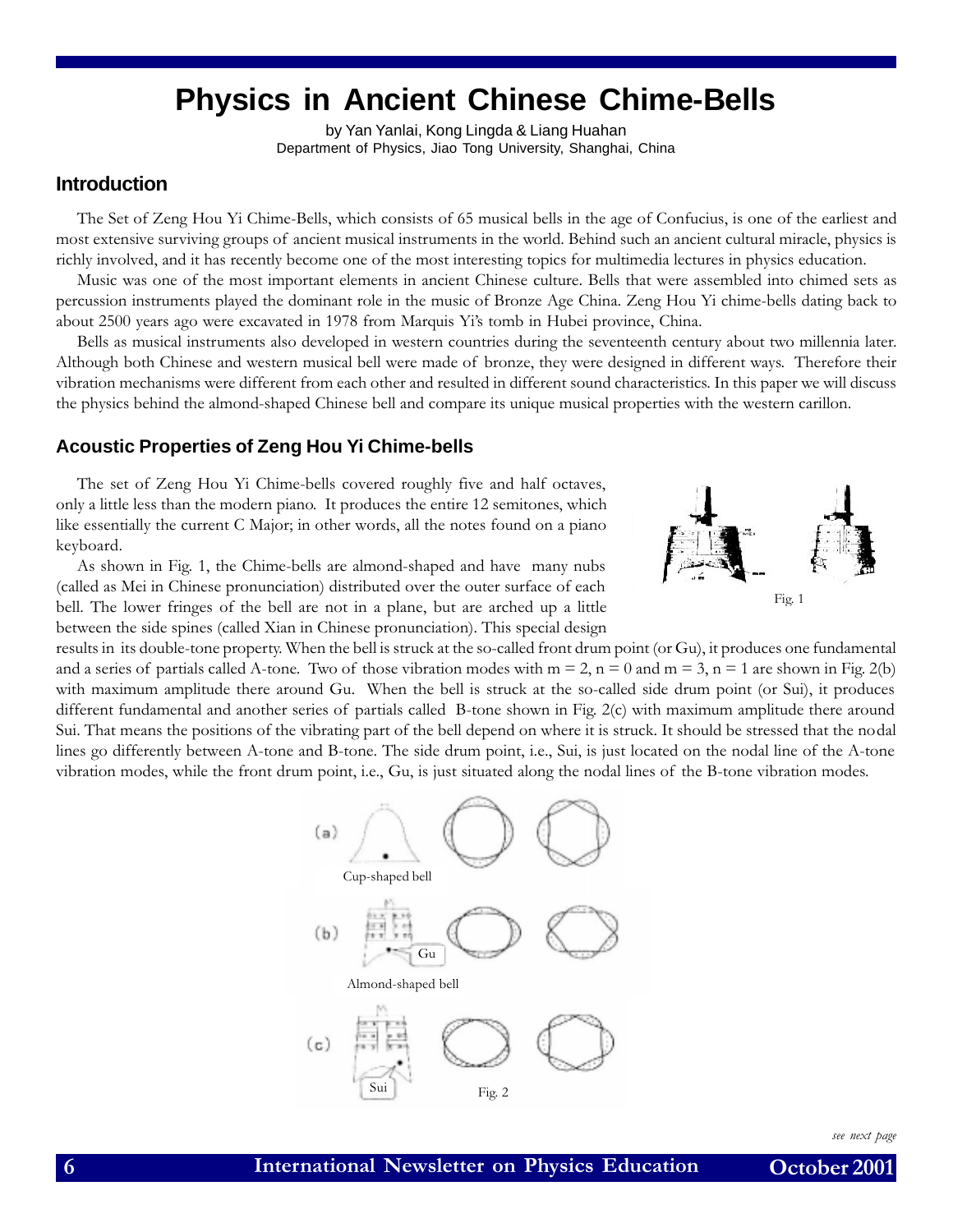A round bell, no matter where it is struck, gives one harmonic tone with a fundamental and many partials as shown in Fig. 2(a), because the same pattern will form symmetrically with respect to the striking point. The almond-shaped bell does not have

much axial symmetry as the western carillons do, but they have mirror symmetry. Such symmetry leads in two different sets of natural vibration modes, of which one is symmetric against the mirror plane while another one is anti-symmetric.

When the Gu is struck, all possible frequencies appear except those modes where the nodal lines are along the Gu. In other words, all the B-tone modes keep silent. When the Sui is struck, all frequencies appear except those modes where the nodal lines are along the Sui. In other words, all the A-tone modes keep silent. Therefore, the almond-shaped bell produces two distinctly different tones. Holographic interferograms show the two-tone bell vibrates in fundamentals of A-tone and B-tone respectively as shown in Fig. 3(a) and (b).



In addition to the intriguing double tone characteristics of the Zeng Hou Yi Chime-bells, one more property that should be mentioned is the frequency difference between the two tones of the bell is always approximately either a major third or a minor third. In fact, the frequency of a B-tone is always higher than A-tone by approximately either 400 cents or 300 cents. This fact demonstrates that not only advanced casting technique, but also the tone adjustment technique, were already available in Bronze Age China.

Those nipple-like "Mei"s (36 in total) around outer surface of the bell bring more ancient atmosphere to the two-tone bells. However, the purpose in building them around the bell is still a puzzle. Our recent work shows that those Meis do have some effect in making acoustic differences on those ancient music bells and the design of decoration. We cast a special almondshaped bell for testing with tall Meis which are two times taller than usual. We simply struck the testing bell and measured the frequency spectra of the bell sound and then we ground the Meis to decrease their heights step by step. After each grind, the results of the Fourier frequency analysis are shown in Fig. 4.





It is clear that frequencies higher than 4000Hz do not exist before the tall Meis were ground as shown in Fig. 4. As those tall Meis are ground shorter and shorter, the partials higher than 4000Hz start to appear and the intensities gradually vary with the change of heights of Meis. The partials of high frequencies become stronger when Meis were totally ground off as shown in Fig. 4. We believe that the Meis were designed not only for decoration of the bell surface, but also, possibly more essentially, for filtering out those partials of higher frequencies and for adjusting the audio tone quality as well.

# October 2001 International Newsletter on Physics Education 7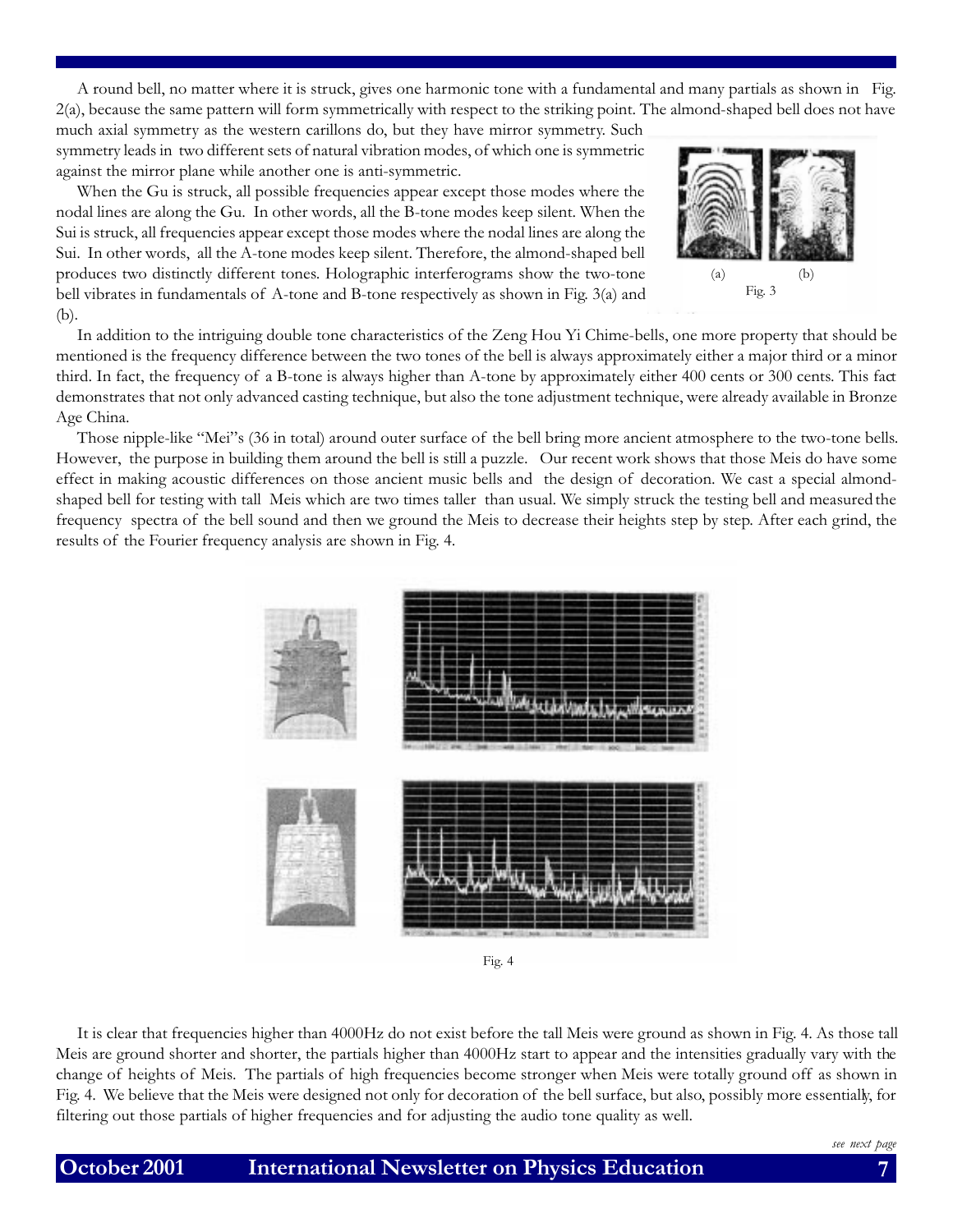It has been noticed that those bells in the tallest row on the Frame of Zeng Hou Yi Chime-bells called Niu bell, which are responsible for high tones, do not have any Meis at all. Those bells on the middle row of the frame called Yong Bell, which are responsible for the middle tones, possess Meis with normal sizes. Whereas the bells on the bottom row of the frame also called Yong Bell are responsible for base tones, all have the biggest Meis. It is so marvelous and obvious that we could say that ancient Chinese music people who designed those Meis with different sizes around the bell's outer surface did not have any purpose for their acoustic results!

The third feature of the chime-bells is their short sound lasting property, i.e., the bell sound is damped relatively quickly after the bell is struck, while the sound from the cup-shaped Western carillon lasts longer. To give an explanation, we believe this acoustic property originated from its unique almond-shape. Its two almond-shaped curves which meet at the bell's spine which is called Xian, and the top stem of the bell

which is called Yong, are responsible for this short sound lasting property. These parts are the thicker parts with higher stiffness. The Xian damps the vibration modes of the A-tone, because the antinodal line vibrates along the Xian, while the Yong damps the vibration modes of Btone, because its heavy stem that is close to its anti- nodal lines to obstract the vibration at Sui. In short, the sound from a circular bell lasts longer than its counterpart from the flat one. Almost one thousand years ago, a famous ancient Chinese scholar, Shen Guo (1031-1095) was the first one to reflect on the difference between bells with round as opposed to almond-shaped cross-section. He stated: When a bell is round, its sound is long; when it is flattened, its tone is short. When the tone is short, it is abrupt; when the tone is long, it is undulating." For set of chime bells, each individual bell should not vibrate for long, otherwise, it would interfere with the others. This acoustic property, therefore, makes it possible to play short melodic phrases by being struck with a mallet, however in comparison, the

Western carillons being struck with clappers can only play slower music phrases.

#### **Conclusions**

In conclusion, The Zeng Hou Yi Chimebells brought us great inventions of two respects. One is its almond-shape, which generates not only two distinct tones but also short sound lasting property, and at the same, makes the set of chime-bells covering broader octaves with less weight and volumes compared with western carillons. The other is the nipple-like design of Meis, which, from a physics point of view, act as extra loads to inhibit certain vibrations of higher frequencies of these chime-bells.

Inspiringly, in the process of exploring the acoustic effects resulted from those historic inventions in the cultural context referred to the ancient music instruments in Bronze Age China, physics is richly involved and some physics principles are well applicable.

\* The Tone-changeable Bell is cast by Chinese Bronze Company (www.chinese-bronze.com), auxiliary to Jiao Tong University, Shanghai, 200030, China.

#### Continued from Page 5

suspicion by those attending the meetings and not many of them found their way into specialized journals.

Now, something seems to be changing.

Thermodynamics is a good example for discussing the content issue.

The traditional didactical presentation places the teaching of the subject between mechanics and electromagnetism thus presenting a wrong picture of the historical development that had seen a convergence of mechanical and electromagnetic ideas. Another false impression of the historical development is that little attention is devoted to the study of processes toward equilibrium which is anyway limited to thermal processes.

From another point of view the historical development is taken into account partially in the didactical approaches, which led to a shift from the principles of classical thermodynamics to statistical interpretation and development. I say partially because, besides statistical mechanics, phenomenological thermodynamics has seen a subsequent development.

To summarize the advances in this last field, two main features are considered, the coming together of different sectors of physics under the same overarching framework of equilibrium and dissipation, and the re-establishment of a strong connection between the dynamic processes and the statics of equilibrium (time is definitely a thermodynamic variable).

These two features are, in a way, more connected with the intuitive ideas of students than the traditonal presentation with little use of these processes.

Students show that, from their everyday experiences, they have a scientific frame in which some characteristic of the processes

involving temperature changes are reasonably taken into account. In this frame "time" is an important variable, changes in temperature may be caused by the transfer of heat or work, a equilibrium is in no need of explanation.

One may then plan a teaching approach which starts from an accurate discussion of the phenomenology of different processes toward equilibrium (flow of liquids, approach to thermal equilibrium, movements of solid bodies, discharge of a condenser, diffusion) in a generalized kinematic description.

The use of energy as a primitive concept and the atomic hypothesis allow an intuitive introduction of the variable internal energy. A thorough discussion of conservation/ dissipation is then needed for the introduction of entropy.

See Thinking Physics, Page 12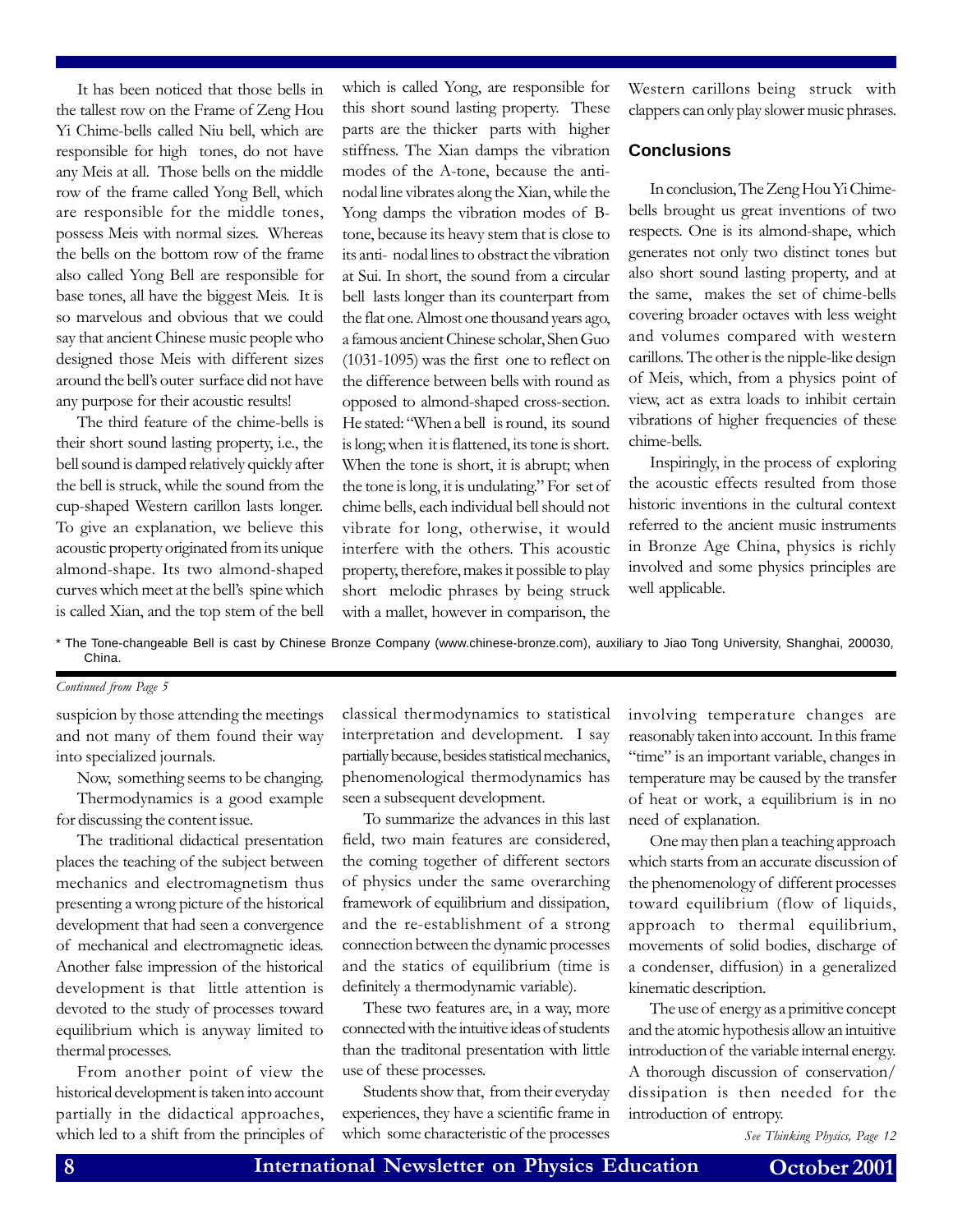# **Physics, Technology and Society**

by Joan Solomon Open University, UK

# **STS: First phase of being a responsible scientist**

The first wave of Science, Technology, and Society (STS) arrived early in the UK. It arose out of the anxiety of a whole generation who watched the dreaded mushroom cloud envelope Hiroshima at the end of the Second World War. In particular, the scientists felt that they had a responsibility to explain the dangers of atomic bombs to lay people.

A group of young university physicists in Britain, led by Dr. Bill Williams of Leeds University, rented an empty railway-carriage which they furnished with educational materials, and travelled across the country teaching the public about radioactivity. The logical but slightly naive nature of this public education phase seems a remarkable and admirable example of 'long-termism' as we would call it today.

Like other contemporary movements such as The British Society for Social Responsibility in Science, Pugwash, and those who ran the Bulletin of the Atomic Scientists in the United States, the scientists who started the STS movement in the UK believed in their duty to be 'socially responsible,' rather in the same way as doctors should treat their patients responsibly. Their aim was to educate lay people so that they could exercise their democractic decision-making rights more effectively. At that time the greatest emphasis in the UK was on nuclear power, the testing of nuclear bombs and new ways of generating energy using natural phenomena such as wind and wave-power. Many left-wing scientists, mostly physicists, belonged to Scientists Against Nuclear Armaments (SANA) and took part in the protest marches against the testing of nuclear bombs.

# **Second phase of STS: The teaching begins**

The second phase of STS was tied to a strong popular belief in democracy. No longer was it the scientists who would guard the interests of the man-in-thestreet. Now the aim was to help them to make up their own minds and to act on their own ideas. Of course science education would be required, but not of the type for training more scientists. Our young students would need to learn it in association with an understanding of how technological industry worked and what regulations would be required and also how democratic civic processes worked. There would be no room here for the elitist or patronising attitudes of Hogben and Wolpert.

To understand how the second phase of STS operated we could look at Donald Campbell's evolutionary model of learning which he called Blind Variation and Selective Retention (BVSR). It was based on Darwin's theory of Natural Selection. In biology, one could speak of a kind of 'learning' on the part of the organism which takes place by means of random variation through genetic mutation, followed by the brutal process of selective survival of some, or none, of the mutant individuals. The learning about, for example, what structure of limbs favours a quick turn of speed, or how to glide from one branch of a tree to another by means of a membrane of skin stretched from wrist to torso, is produced by the variations in the animal's structure. Selection, which is like evaluation of learning, takes place in the physical environment which in this case is the classroom. This is similar to the success or failure of engineering artifacts,

like the shape of aeroplanes' wings which are tried out in the environment of wind tunnels and rejected if they fail (Vincenti 1990), or to what might be called 'the struggle of conjectures' to solve problems within an open learning environment (Popper 1972). Campbell wrote of BVSR that it was "fundamental to... all genuine increases in knowledge, to all increases in fit of system to its working environment." (1960, p. 380).

Donald Schon's famous notion of teachers operating 'reflection-in-action' seems to be of this same sort of innovation. He worked out the theory of this continuing process in considerable detail, and just equating reflection with cognition, which is all there is time for here, certainly does not do justice to his argument. Teachers' action was creative and should be allowed freedom to move from one classroom to another. For fairly obvious reasons large-scale governmentinspired educational reforms in Britain, or any other country, are not often guided by such a naive free struggle between a great number of individual teachers different methods of teaching.

There was just such a need for new ways of teaching if students were to see the social nature of science and technology. This was quite new for science. It would no longer be enough to teach about astronomy or radioactivity as 'wonderful' advances in scientific theory. Teachers had to show how the new ideas would affect people's thinking about the world and whether this would produce conflict with older and valued cultural ideas. They would also have to consider the risks of radioactivity and the rights of citizens to know how this might affect them, before it happened! Physics

see next page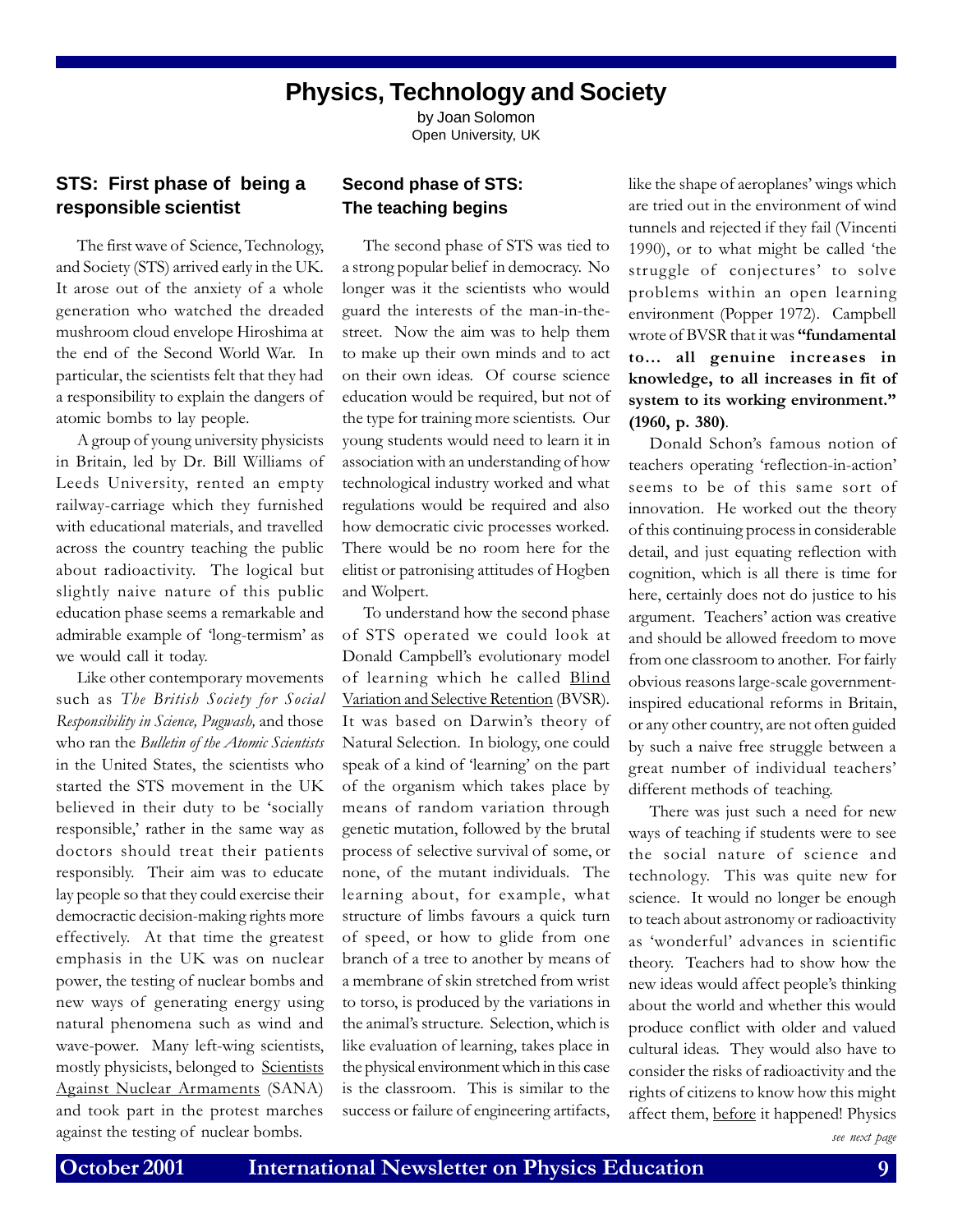teachers needed, as we saw at the beginning of this lecture, to hear the voices and opinions of their students. How could this be done? There were several practical answers to this including role-play (eg, The re-trial of Galileo, Solomon 1992). All were new and took time to learn both by the teachers and by the students. By 1983 the first public examinations in the subject were created and there were reports of students enjoying their lessons very much and valuing what they had learned.

So this second very energetic phase of innovation in STS which tried to help our youngsters to learn how to act in a democracy (Carr and Hopkins, 1996) could not last. Two particularly heavy blows were struck at the early STS movement. The first was a hostile government report in 1978 on STS courses at the tertiary level, to be followed at the end of a decade, by the arguments about raising educational standards in schools and going back to basics' (which was reinforced by Prime Minister Margaret Thatcher's personal problem with understanding what the word 'society' might mean, once memorably announcing There is no society, only people!')

The Thatcher government wanted to reform education and emphasize only the basic skills which they believed were being eroded. They began by breaking the power of the teachers' Trade Unions, as they had already done for the coal miners. Then they announced that no social or economic issues were to be considered in the science classroom. The normally independent British science teachers could only wait for the next moves.

# **Third Phase: The government enacts social Darwinism**

The social Darwinism connected with the names of Herbert Spencer and Adolf Hitler, has been almost universally rejected as being intolerably elitist, brutal and racist.

However that rejection was not because Darwinian theory should not be applied to human beings. Social Darwinism advocated direct actions that society should follow in order to reinforce the selection processes. If you find weaknesses amongst the poor or disabled or badly educated, it was not enough to rely on evolutionary selection — you had to help wipe out the disability. Here, there was none of the respect for the creative potentiality of variation which is so essential in BVSR which, as we have seen, can get passed on through teaching to construct new ways of learning. The crude methods of social Darwinism used to reinforce selection are reminiscent of a more precarious human existence at earlier times when kindness to the weak was a very rare commodity. Now, in more civilized and affluent times, it should have no place in either our general thinking or in our educational practice.

When the government imposed its own educational reforms, the children themselves did not appear to be the targets of the new policy. Of course their knowledge, manners, dispositions towards learning, and mechanical ingenuity may all be outcomes of their education and would affect what they retained of new instruction. But school children have no direct power in education. They have never closed down an educational system, even when it was both physically brutal to them and also elitist. College students did try to do this in continental Europe in 1968 but not very much was achieved. Indeed children still at school are almost the only group in society which usually has no voice at all in the movements for educational reform, but they do suffer the results of it, so we must always proceed with great care and caution.

At first it was the headteachers who were most vociferous in their criticisms of the new 1989 Education Act which linked education to the operation of crude market forces. Schools were to be paid according to the number of students in their classrooms, and how well the students had performed in multiple choice examinations would be published for parents to read. They would select their child's school by consulting the list and the 'failing' schools would be closed down both by the inspectors and also by the lack of funds. There was to be no move to help those schools which were in the poorer regions of the country!

Many of us saw at once that this process would suppress any creative variation amongst schools and amongst their teachers. This meant that very little STS teaching, which was so new and innovative and whose aims were not to be found in the words of the new science curriculum, would survive. There would also be a blurring of the values on which the whole concept of STS was built. And yet the ideal of an STS education, which would support citizenship and democracy, did not completely disappear.

During the 1970s and 80s, Malcolm Skilbeck and some other general educational theorists had been examining the aims of school curricula through a series of books and articles. He proposed that one of the main aims of all education was to provide the next generation with skills for critiquing their own culture.

# **Is there a rebirth of STS education?**

Now, in our new Labour era with a frail but just surviving STS movement, the British National Curriculum in science for the year 2000 has given some cause for hope. The emphasis started moving towards considering contemporary cases of science-based 'controversies,' 'evaluating evidence,' and considering uncertain 'ethical issues'. The hard pressed teachers looked at this with some amazement and suspicion. Did the government really mean it?

see next page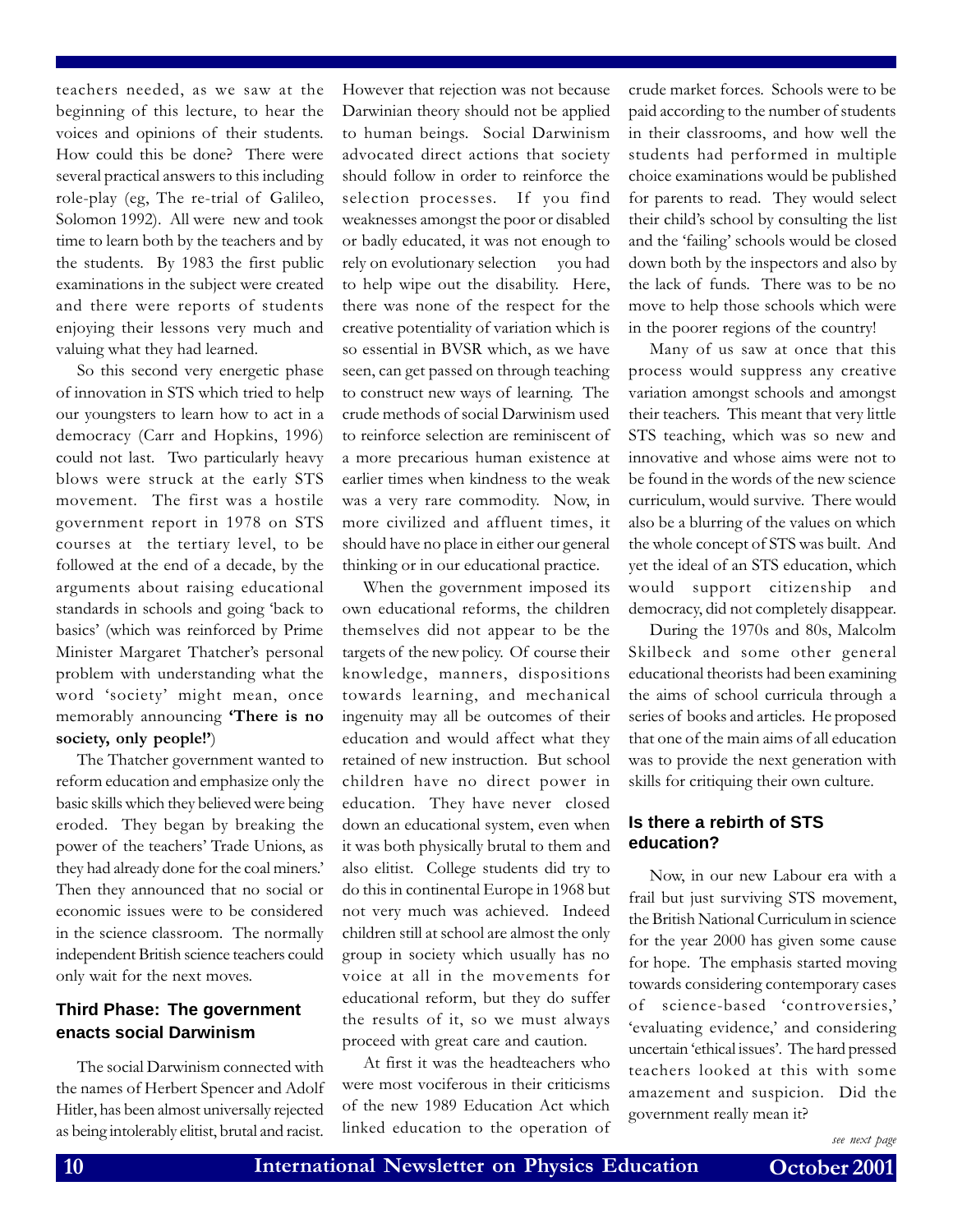Most recently, some help was at hand and it came not from science educators but from a professor of political and social science. In November of 1997, the Minister of Education set up a group to report on "Education for Citizenship and the Teaching of Democracy in Schools." Their published aim was as follows:

> We aim at no less than a challenge in the political culture of this country both nationally and local: for people to think of themselves as active citizens, willing, able and equipped to have an influence in public life and with the critical capacity to weigh evidence before speaking and acting.

They left the details of the curriculum vague but were quite sure, as STS teachers had always been (Solomon 1988), that

- the students should think about moral issues, and voice a personal opinion
- they should contribute to discussions and debates
- they should use their powers of empathy to consider the problems of others
- they should role-play the situations and opinions of others, and
- they should take part in school and community activities, and reflect upon them.

# **Conclusion**

At the beginning of this paper I promised to look at STS education as a conflict between educational utopianism on the one hand, and a *realpolitik* which includes industry and economics, on the other. I hope it is easy to see the high ideals for a new sort of utopianism permeated this movement. At first the scientists began, as it were, looking at their own responsibilities. The Second World War had been called the 'Physicists' War' because it had, in the last stages, been won by the use of atomic power which few non-physicists understood. This made scientists wonder whether their advanced knowledge gave them a special responsibility towards the rest of the population. It was as if they might have to be stewards of the world. But the population of lay people were not content with that and began to demonstrate for peace and against nuclear weapons even though they had little understanding of either.

Once the idea entered the schools it was no longer a question of physics students being stewards, the science teachers wanted to educate all the children. They saw at once that in a democracy, the citizens should be involved in decision-making and that meant all of them should be taught the appropriate science. So now, there was another set of high ideals which permeated STS courses.

However, it takes a truly democratic government to allow their students to be given knowledge with which they might decide to oppose the government (not to rebel, but either to demonstrate peacefully or to vote against it). The Thatcher government was certainly not of that sort. At the same time industrial forces also began to worry about STS. Would it activate the students against their operations against industrial pollution and against transnational companies which were upsetting the development of the poorer countries? The combination of Government and Industry was too hard for the frail educational forces behind STS and it nearly died.

Now that STS is starting again, it seems that a few lessons have been learnt, but we cannot be sure. However, by putting Citizenship alongside Science in the new STS programmes, balance has been struck. We must work hard in our classrooms and hope for the best.

#### **References**

- Carr, W. & Hopkins, A. (1996). Education and the Struggle for Democracy. Buckingham: Open University Press.
- Campbell, D. (1960). Blind variation and selective retention in creative thought as in other knowledge processes. Psychological Review, 67(6) 380-400.
- Crick, B. (2001). Citizenship and Science, Science and Citizenship. School Science Review. (In press)
- Douglas, M. (1987). How Institutions Think. London: Routledge Kegan Paul.
- Skilbeck, M. (1975). The School and Cultural Development. In ed. M. Golby, J. Greenwald, & R. West (Eds.). Curriculum Design. Milton Keynes. Open University Press, p. 7-19.
- Solomon, J. (1988). Science Technology and Society Education. Tools for thinking about social issues International Journal of Science Education, 10(4) 379-387.
- Solomon, J. (1992). The classroom discussion of science-based social issues presented on televsion: knowledge, attitudes and values. International Journal of Science Education, 14(4) 431-444.
- Solomon, J. (1993). Teaching Science Technology and Society. Buckingham: Open University Press.
- Ziman, J. (1980). Teaching and Learning about Science and Society. Cambridge: Cambridge University Press.